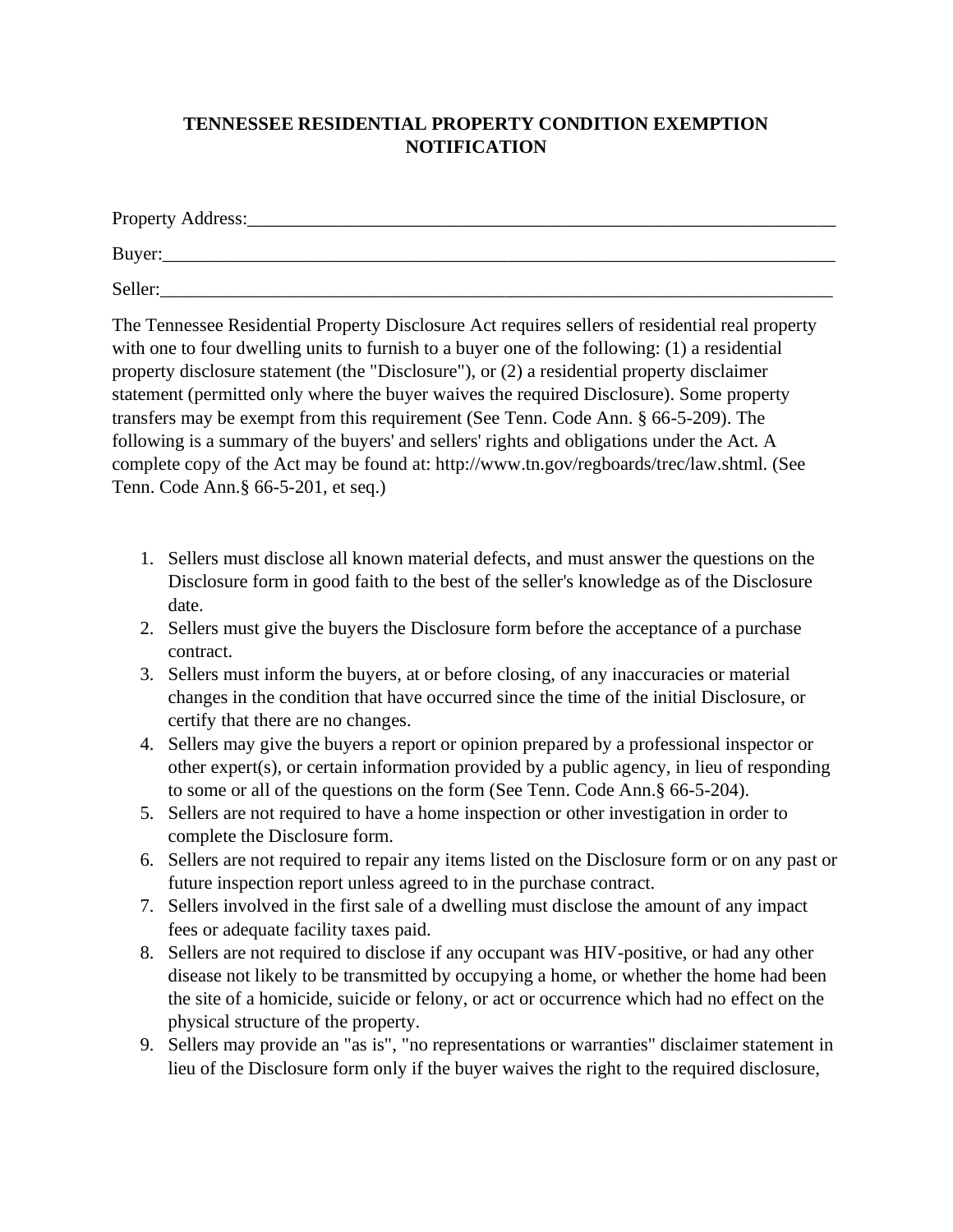otherwise the sellers must provide the completed Disclosure form (See Tenn. Code Ann.  $$66-5-202$ ).

- 10. Sellers may be exempt from having to complete the Disclosure form in certain limited circumstances (e.g. public auctions, court orders, some foreclosures and bankruptcies, new construction with written warranty, or owner has not resided on the property at any time within the prior 3 years). (See Tenn. Code Ann. § 66-5-209).
- 11. Buyers are advised to include home, wood infestation, well, water sources, septic system, lead-based paint, radon, mold, and other appropriate inspection contingencies in the contract, as the Disclosure fo1111 is not a warranty of any kind by the seller, and is not a substitute for any warranties or inspections the buyer may desire to purchase.
- 12. Any repair of disclosed defects must be negotiated and addressed in the Purchase and Sale Agreement; otherwise, seller is not required to repair any such items.
- 13. Buyers may, but do not have to, waive their right to receive the Disclosure form from the sellers if the sellers provide a disclaimer statement with no representations or warranties. (See Tenn. Code Ann. § 66-5-202).
- 14. Remedies for misrepresentations or nondisclosure in a Property Condition Disclosure statement may be available to buyer and are set out fully in Tenn. Code Ann. § 66-5-208. Buyer should consult with an attorney regarding any such matters.
- 15. Representations in the Disclosure form are those of the sellers only, and not of any real estate licensee, although licensees are required to disclose to all parties adverse facts of which the licensee has actual knowledge or notice.
- 16. Pursuant to Tenn. Code Ann.§ 47-18-104(b), sellers of newly constructed residences on a septic system are prohibited from knowingly advertising or marketing a home as having more bedrooms than are permitted by the subsurface sewage disposal system permit.
- 17. Sellers must disclose the presence of any known exterior injection well, the presence of any known sinkhole(s), the results of any known percolation test or soil absorption rate performed on the property that is detem1ined or accepted by the Department of Environment and Conservation, and whether the property is located within a Planned Unit Development as defined by Tenn. Code Ann. § 66-5-213 and, if requested, provide buyers with a copy of the development's restrictive covenants, homeowner bylaws and master deed. Sellers must also disclose if they have knowledge that the residence has ever been moved from an existing foundation to another foundation.

The Buyers and Sellers involved in the current or prospective real estate transaction for the property listed above acknowledge that they were informed of their rights and obligations regarding Residential Property Disclosures, and that this information was provided by the real estate licensee(s) prior to the completion or reviewing of a Tennessee Residential Property Condition Disclosure, a Tennessee Residential Property Condition Disclaimer Statement, or a Tennessee Residential Property Condition Exemption Notification. Buyers and Sellers also acknowledge that they were advised to seek the advice of an attorney on any legal questions they may have regarding this information or prior to taking any legal actions.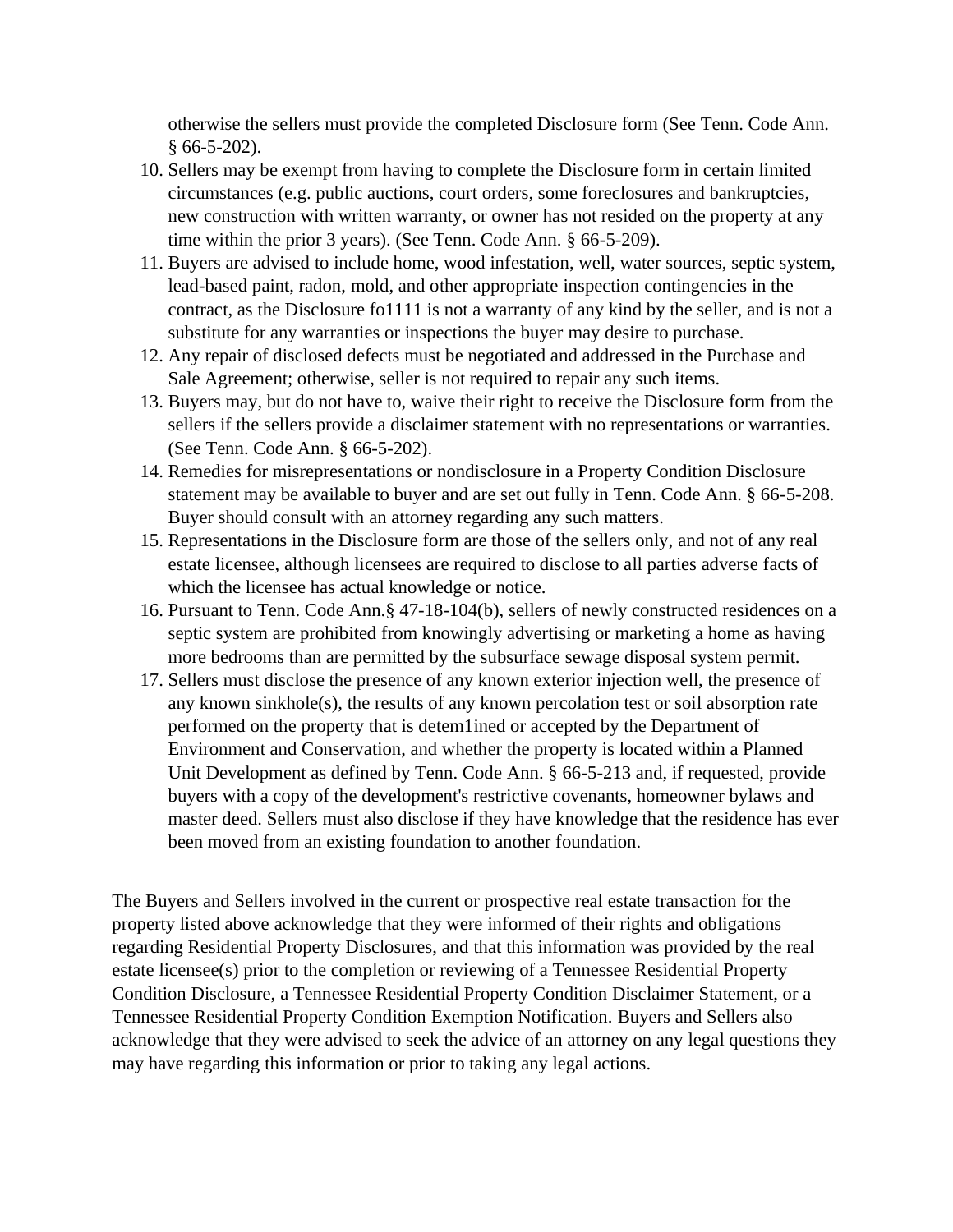The Tennessee Residential Property Disclosure Act states that anyone transferring title to residential real property must provide information about the condition of the property. This completed form constitutes that disclosure by the Seller. The information contained in the disclosure is the representation of the owner and not the representation of the real estate licensee or sales person, if any. This is not a warranty or a substitute for any professional inspections or warranties that the purchasers may wish to obtain.

Buyers and Sellers should be aware that any sales agreement executed between the parties will supersede this form as to the terms of sale, property included in the sale and any obligations on the part of the seller to repair items identified below and/or the obligation of the buyer to accept such items "as is."

The undersigned Seller of the property described as

does hereby notify Buyer that said property is being offered without a Residential Property Condition Disclosure Statement as provided by the Tennessee Residential Property Disclosure Act. This transfer is excluded under Tenn. Code Ann. § 66-5-209 for the following reason(s):

\_\_\_\_\_\_\_\_\_\_\_\_\_\_\_\_\_\_\_\_\_\_\_\_\_\_\_\_\_\_\_\_\_\_\_\_\_\_\_\_\_\_\_\_\_\_\_\_\_\_\_\_\_\_\_\_\_\_\_\_\_\_\_\_\_\_\_\_\_\_\_\_\_\_\_\_\_

 $\Box$  This is a transfer pursuant to court order including, but not limited to, transfers ordered by a court in the administration of an estate, transfers pursuant to a writ of execution, transfers by foreclosure sale, transfers by a trustee in a bankruptcy, transfers by eminent domain and transfers resulting from a decree of specific performance.

 $\Box$  This is a transfer to a beneficiary of a deed of trust by a trustor or successor in interest who is in default; transfers by a trustee under a deed of trust pursuant to a foreclosure sale, or transfers by a beneficiary under a deed of trust who has acquired the real property at a sale conducted pursuant to a foreclosure sale under a deed of trust or has acquired the real property by a deed in lieu of foreclosure.

 $\Box$  This is a transfer by a fiduciary in the course of the administration of a decedent's estate, guardianship, conservatorship or trust.

 $\Box$  This is a transfer from one (1) or more co-owners solely to one (I) or more co-owners. This provision is intended to apply and only does apply in situations where ownership is by a tenancy by the entirety, a joint tenancy or a tenancy in common and the transfer will be made from one (1) or more of the owners to another owner or co-owners holding property either as a joint tenancy, tenancy in common or tenancy by the entirety.

 $\Box$  This is a transfer made by virtue of the record owner's failure to pay federal, state or local taxes.

 $\Box$  This is a transfer between spouses resulting from a decree of divorce or property settlement stipulation.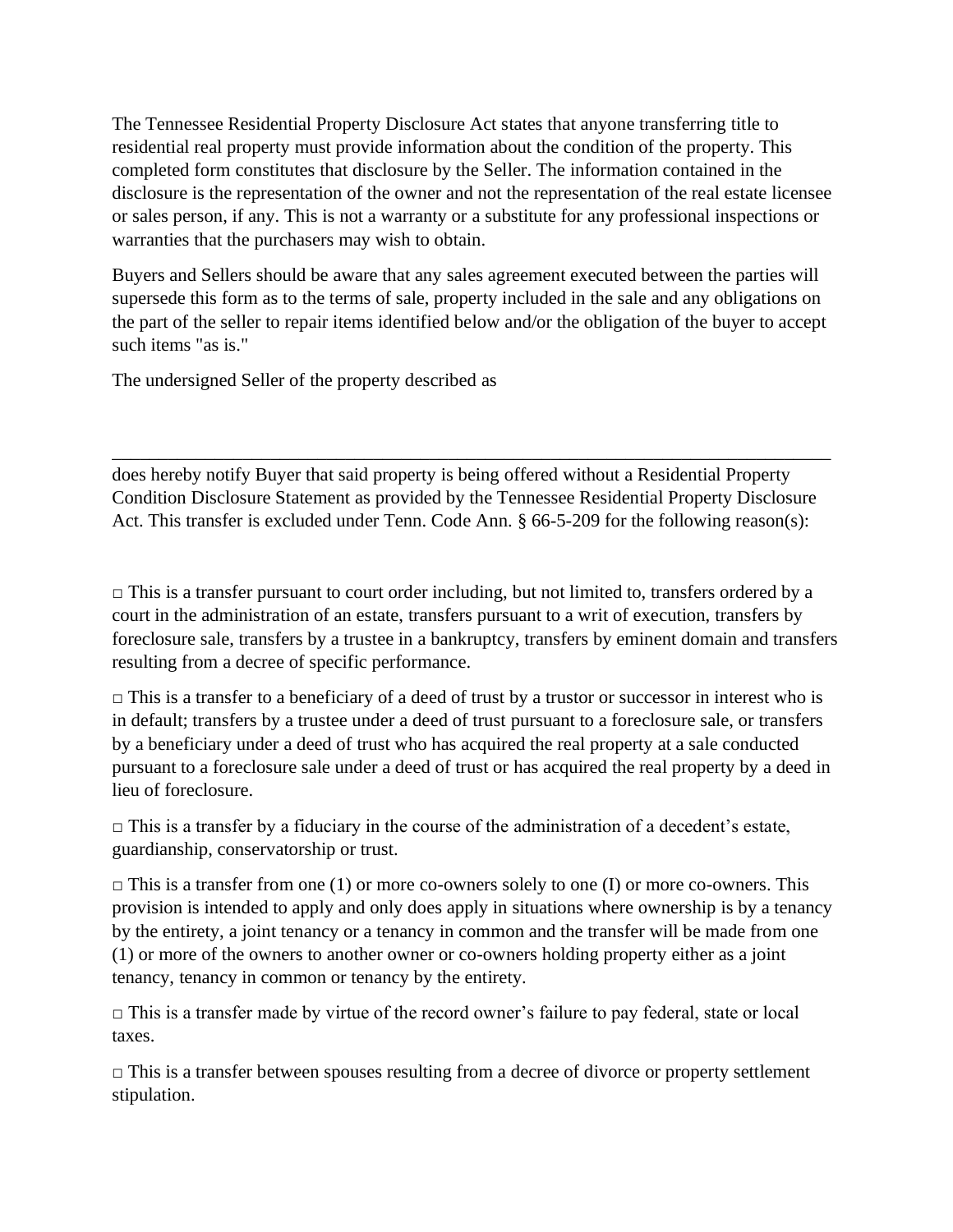$\Box$  This is a transfer to or from any governmental entity of public or quasi-public housing authority or agency.

 $\Box$  This is a transfer made solely to any combination of a spouse or a person or persons in the lineal line of consanguinity of one (1) or more of the transfers.

 $\Box$  This is a transfer to or from any governmental entity of public or quasi-public housing authority or agency.

 $\Box$  This is a transfer involving the first sale of a dwelling provided that the builder offers a written warranty.

 $\Box$  This is a transfer of any property sold at a public auction.

 $\Box$  This is a transfer of any property where the owner has not resided on the property at any time within three (3) years prior to the date of transfer.

 $\Box$  This is a transfer from a debtor in a chapter 7 or a chapter 13 bankruptcy to a creditor or third party by a deed in lieu of foreclosure or by a quitclaim deed.

Pursuant to Tenn. Code Ann. § 66-5-212, Sellers are required to disclose, in writing, the presence of any known exterior injection well on the Property, whether the Sellers have knowledge that any single family residence on the Property has ever been moved from an existing foundation to another foundation, whether the Sellers have knowledge of any percolation tests or soil absorption rates performed on the Property that are determined or accepted by the Tennessee Department of Environment and Conservation and the results of said tests and/or rates, and the presence of any known sinkholes. Sellers, pursuant to Tenn. Code Ann. § 66-5-213, are also required to disclose in writing if the Property is located in a Planned Unit Development and upon request, provide buyers with a copy of the development's restrictive covenants, homeowner bylaws and master deed.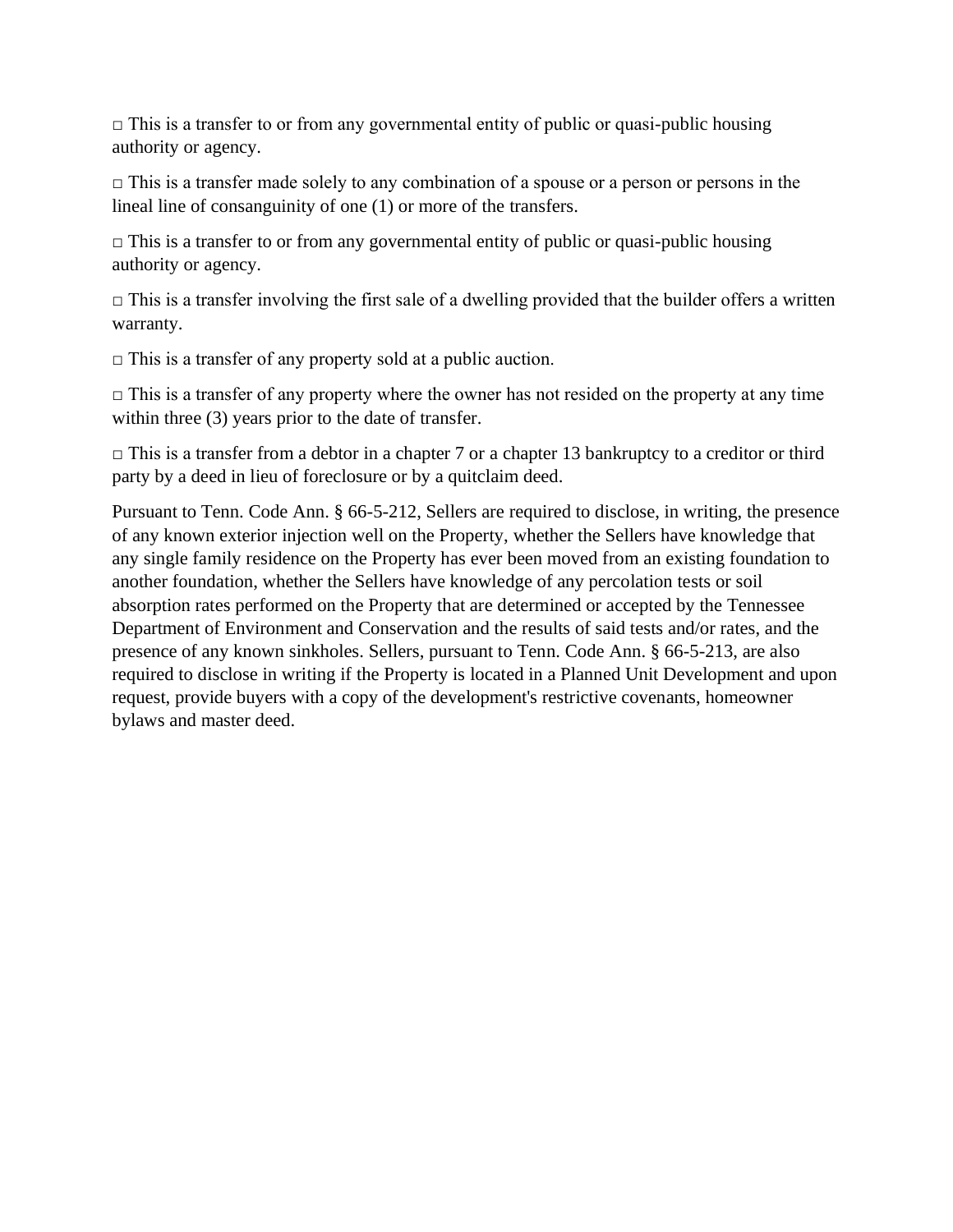## **CHECK ALL THAT APPLY:**

| <b>YES</b> | N <sub>O</sub> | <b>UNKNOWN</b>       |                                                                                                                                                                                                                                                                                                                                                                                                                                                                                                                                                                                                       |
|------------|----------------|----------------------|-------------------------------------------------------------------------------------------------------------------------------------------------------------------------------------------------------------------------------------------------------------------------------------------------------------------------------------------------------------------------------------------------------------------------------------------------------------------------------------------------------------------------------------------------------------------------------------------------------|
| $\Box$     | $\Box$         | □                    | 1. Seller knows the presence of an exterior or<br>Injection well on the Property                                                                                                                                                                                                                                                                                                                                                                                                                                                                                                                      |
| $\Box$     | □              | $\Box$               | 2. Seller knows that a single family residence<br>located on Property has been moved from an<br>existing foundation to another foundation.                                                                                                                                                                                                                                                                                                                                                                                                                                                            |
| $\Box$     | $\Box$         | $\Box$               | 3. Seller knows of a percolation test(s) that has<br>been performed on the Property that is determined<br>or accepted by the Tennessee Department of<br>Environment and Conservation. If yes, the result(s)<br>of the test(s) are attached.                                                                                                                                                                                                                                                                                                                                                           |
| $\Box$     | $\Box$         | $\Box$               | 4. Seller knows of soil absorption rate(s) that have<br>Been performed on the Property that is determined<br>or accepted by the Tennessee Department of<br>Environment and Conservation. If yes, results of<br>rate(s) are attached.                                                                                                                                                                                                                                                                                                                                                                  |
| $\Box$     | $\Box$         | $\Box$               | 5. Seller knows of a sinkhole(s) present on the<br>Property. A sinkhole is defined pursuant to Tenn.<br>Code Ann. § 66-5-212(c) as "a subterranean void                                                                                                                                                                                                                                                                                                                                                                                                                                               |
| <b>YES</b> |                | NO<br><b>UNKNOWN</b> | Created by the dissolution of limestone or<br>Dolostone strata resulting from groundwater<br>Erosion, causing a surface subsidence of<br>soil, sediment, or rock and is indicated<br>through the contour lines on the Property's<br>recorded plat map.                                                                                                                                                                                                                                                                                                                                                |
| □          |                | □<br>□               | 6. This Property is located in a Planned Unit<br>Development. Planned Unit Development is<br>defined pursuant to Tenn. Code Ann. § 66-<br>5-213 as "an area of land, controlled by one<br>(1) or more landowners, to be developed<br>under unified control or unified plan of<br>development for a number of dwelling units<br>commercial, education, recreational, or<br>industrial uses, or any combination of the<br>forgoing, the plan for which does not<br>correspond in lot size, bulk or type of use,<br>density, lot coverage, open space, or other<br>restrictions to the existing land use |